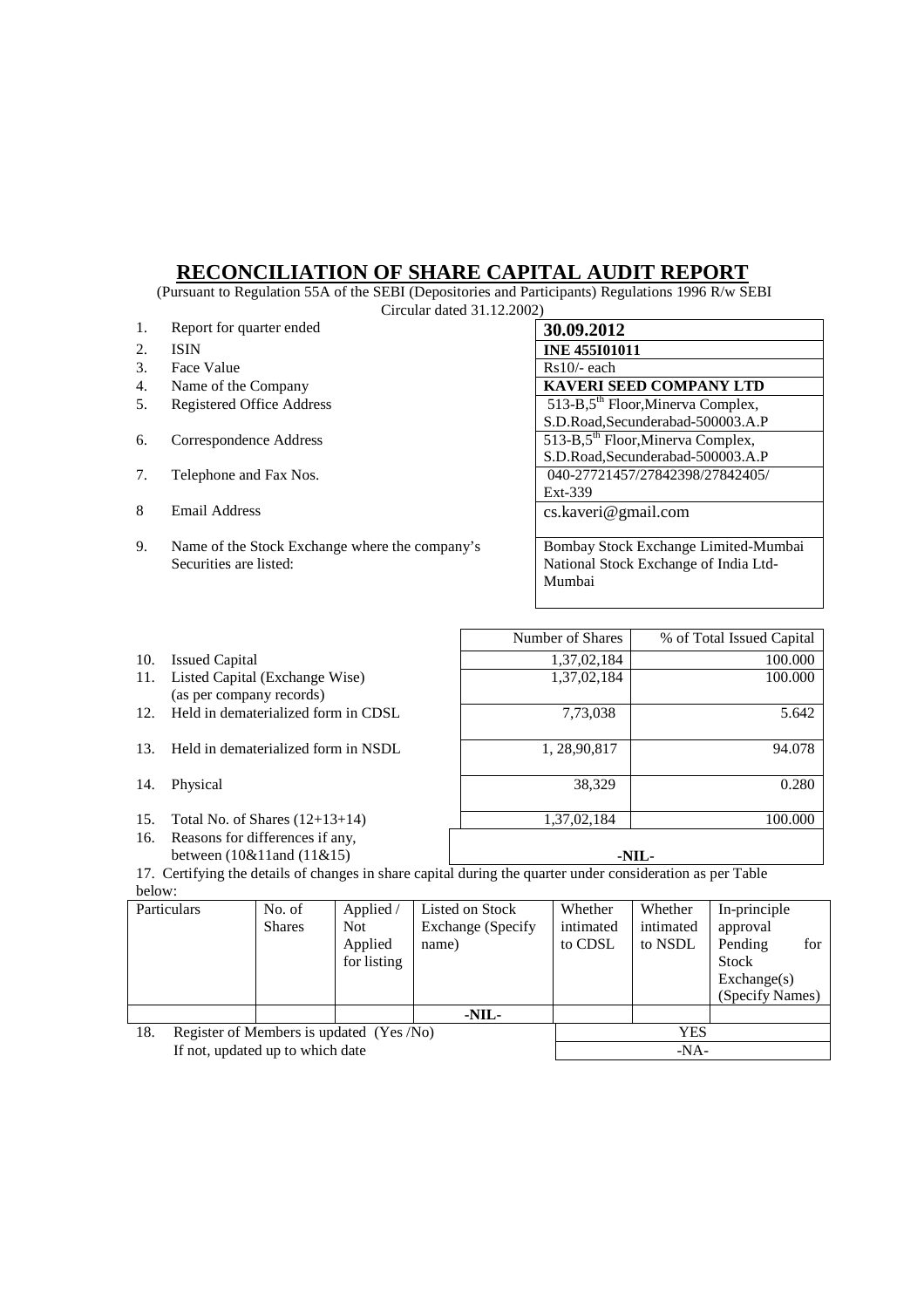19. Reference of previous quarter with regard to excess dematerialized shares, if any: -NA-

20. Has the Company resolved the matter mentioned in Point No.19 above, in the current quarter? If not reason why? -N.A-

21. Mention the total no. of requests, if any, confirmed after 21 days and the total no. of requests pending beyond 21 days with the reasons for delay.

| Total No. of de mat requests  | No. of requests | No. of shares | Reasons for delay |
|-------------------------------|-----------------|---------------|-------------------|
| Confirmed after 21 days       | -NIL-           | $-NIL-$       | -NIL-             |
| Pending for more than 21 days | $-NIL$          | $-NIL-$       | -NIL-             |

22. Name, Telephone & Fax No. of Compliance Officer of the company **Mr.V.R.S.Murti,**  Company Secretary & Compliance Officer, Ph No: 040-27842398/27842405 Fax no: 040- 27811237. 23. Name, Address, Telephone & Fax No., Regn no. of the Auditor **Mr.A.N.SARMA**  Practicing Company Secretary C.P. No.7812 6-3-650,502 Maheshwari Chambers, Somajiguda,Main Road,Hyderabad-500082 Phone( M):09177509864 Email: an\_sarma@yahoo.co.in 24. Appointment of common agency for share registry work (if yes, name and address) **Bigshare Services Pvt.Ltd**, 306,Right Wing,Amrutha Ville, Opp.Yashodha Hospital, Rajbhavan Road,Somajiguda, Hyderabad-500 082 Phone Number :040- 23374967 Tele Fax -040-23370295 25 Any other detail that (e.g. BIFR Company, delisting from Stock Exchange, company changed its name etc.) auditor may like to provide **-NIL-** 

 **A.N.SARMA Place: Hyderabad Company Secretary in Practice Date: 16.10.2012 M. No. FCS 4557, C.P. No.7812**